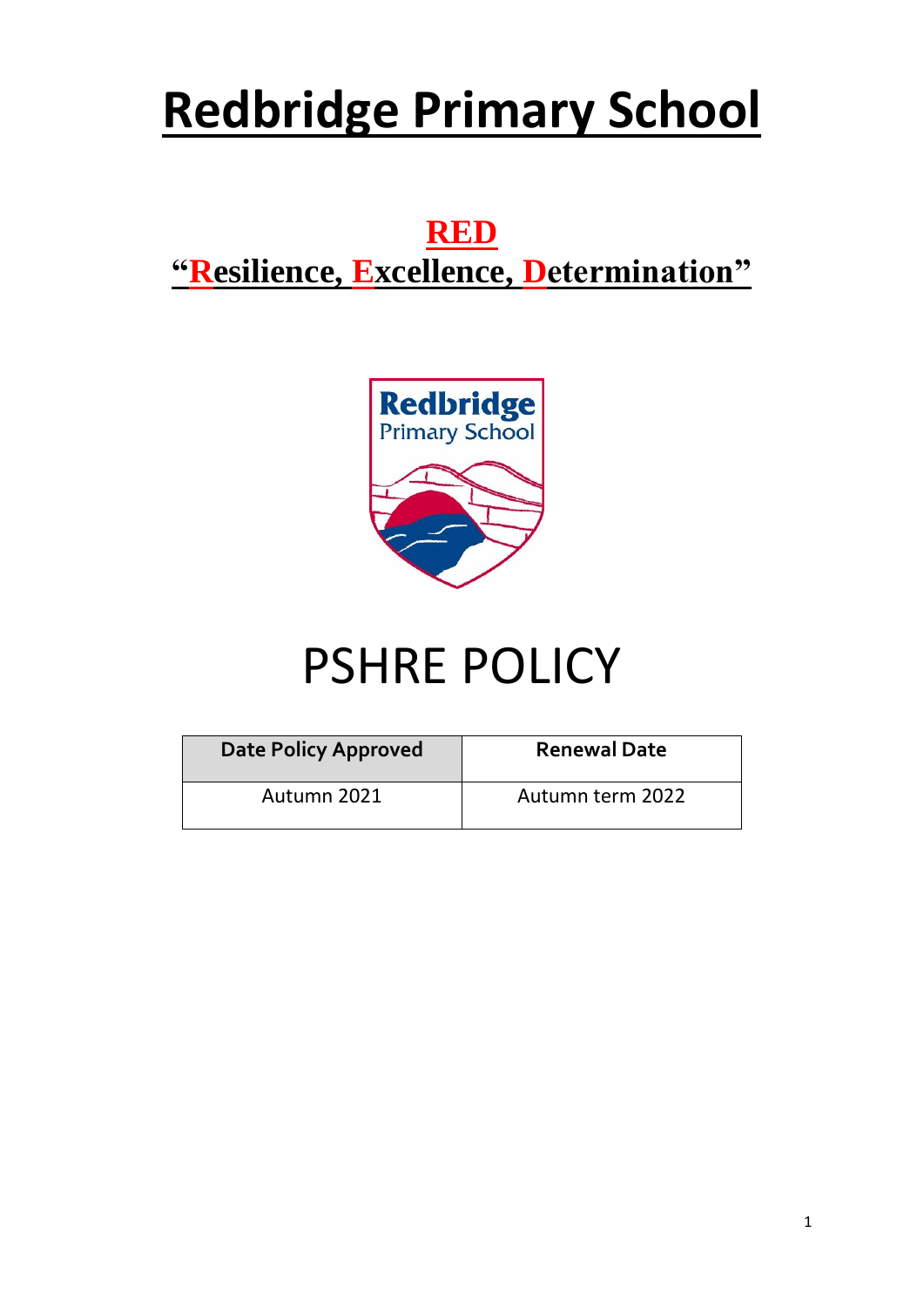

#### **Relationship, Sex and Health Education Model Policy**



This model policy has been developed through consultation with: SACRE, Redbridge Faith Forum, an Equality rep working party, A Faith and Belief rep working party, Youth council, Parent Rep Working parties, Redbridge RSHE outreach services, Community consultation, Governors and trustees and Teachers:



**Borough wide consultation taken place concerning the implementation of the 2020 guidance in RSHE (tick as appropriate)**

| <b>Pupils</b> | Parents/ | Community | Faith  | Local      | <b>Teachers</b> | Ofsted | School    | LA | Professional |
|---------------|----------|-----------|--------|------------|-----------------|--------|-----------|----|--------------|
|               | carers   | groups    | groups | councilors |                 |        | governors |    | Associations |
|               |          |           |        |            |                 |        |           |    |              |

**School consultation taken place concerning the implementation of the 2020 guidance in RSHE** 

|                | <b>Staff</b>                                                                                                                                                                                                | <b>Parents/Carers</b>                                                        | Children                 | <b>School governors</b>                                 |
|----------------|-------------------------------------------------------------------------------------------------------------------------------------------------------------------------------------------------------------|------------------------------------------------------------------------------|--------------------------|---------------------------------------------------------|
| <b>Actions</b> | Curriculum Audit 01/21<br>Staff Training/CPD Part 105/21<br>Staff Training/CPD Part 205/21<br>Admin Training/CPD 06/21<br>Medium Term Planning with<br>Team Leaders 06/21<br>Wider Staff training/CPD 09/21 | Information Sharing and<br>Questionnaire 05/21<br>Information Meetings 07/21 | Pupil voice Survey 06/21 | Policy Approval 07/21<br>Information Presentation 07/21 |
|                |                                                                                                                                                                                                             |                                                                              |                          |                                                         |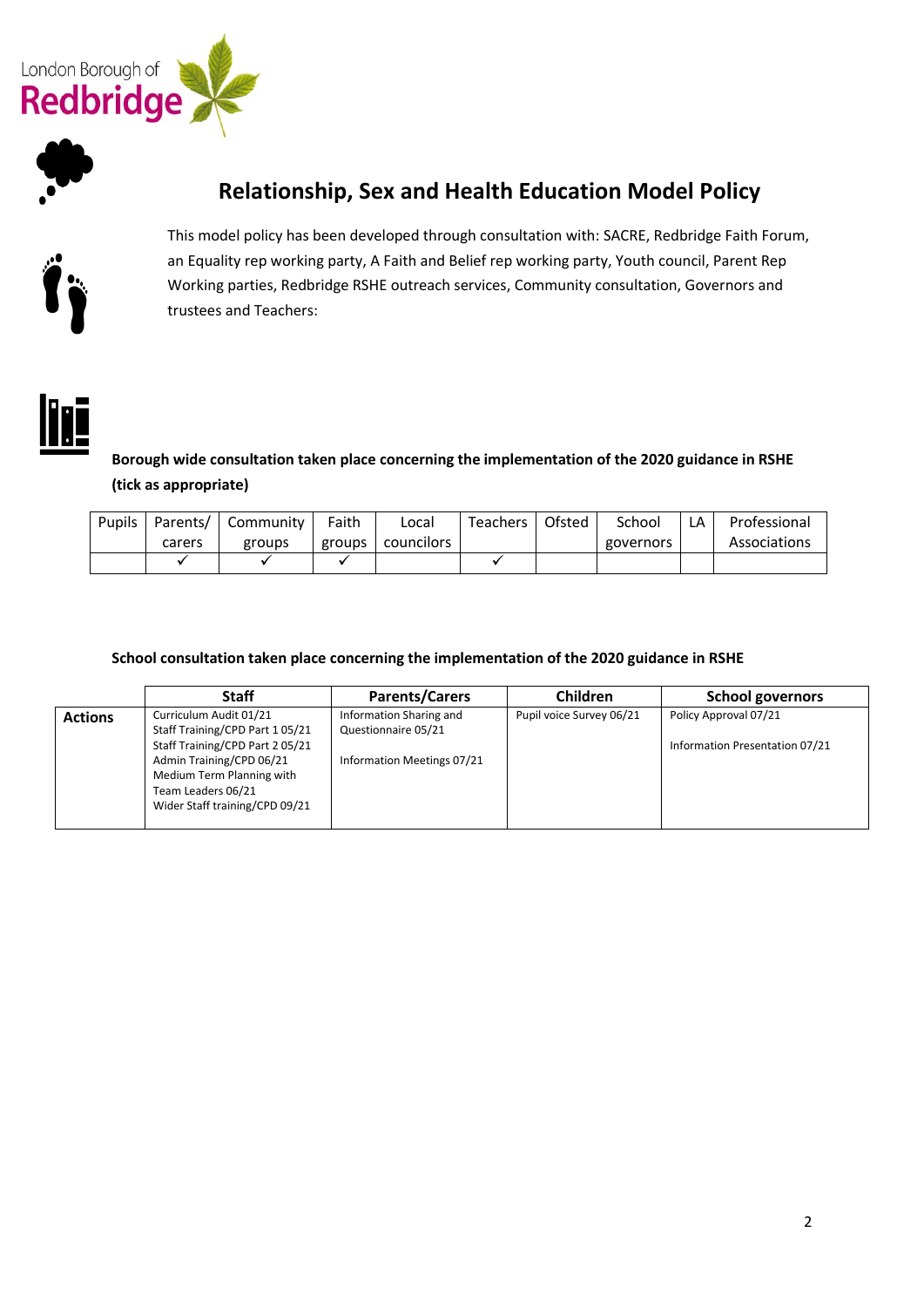### **Contents**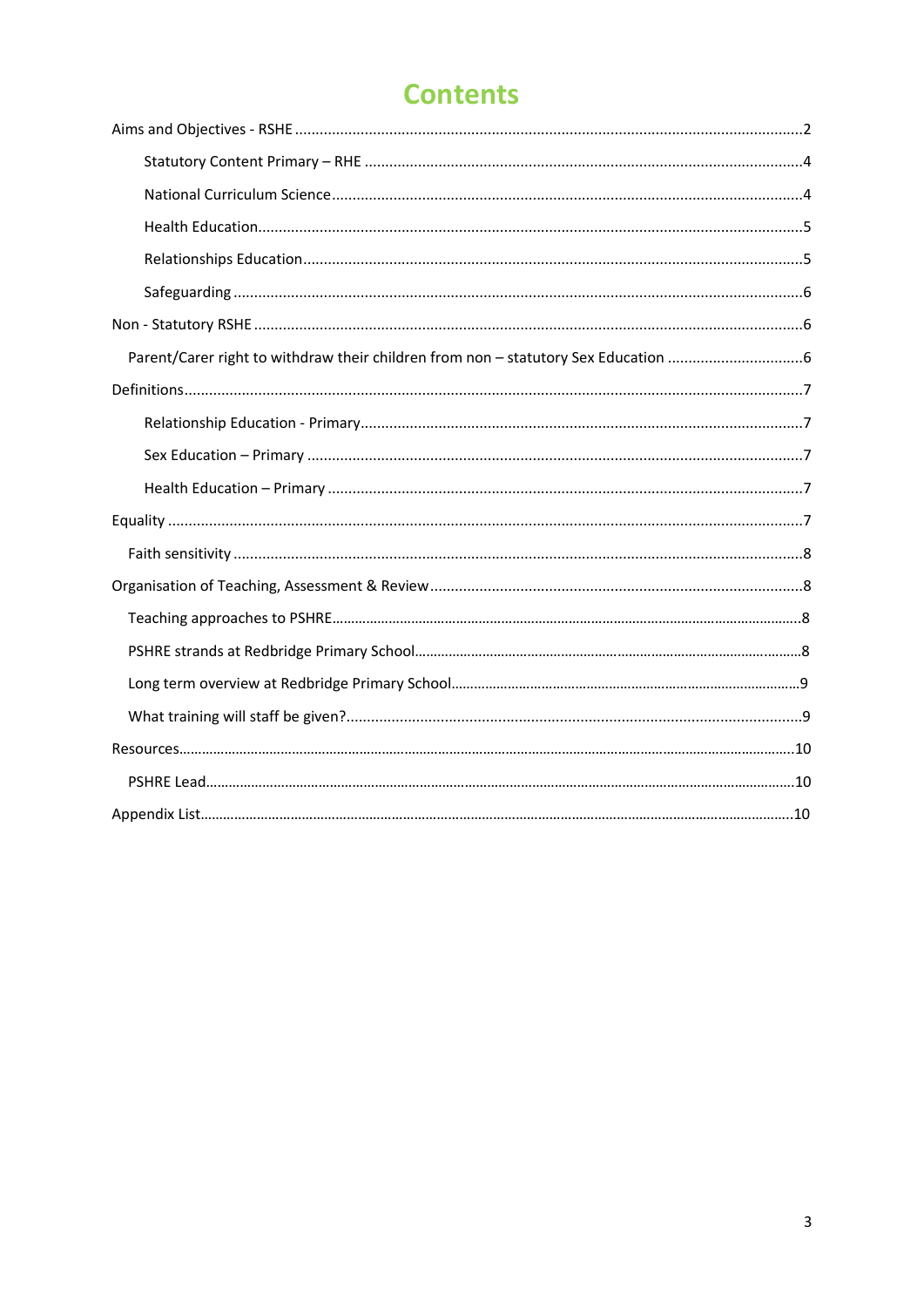#### **Aims and Objectives - PSHRE**

It is the intention of Redbridge Primary School to teach age appropriate, pupil sensitive, evidence based PSHRE, that respects the law and all communities that call Redbridge home.

At Redbridge Primary School it is our expectation that PSHRE provides a learning space to understand Personal, Social and Health skills, knowledge and understanding, to enable children to navigate the world in which they live throughout childhood but also into adulthood; therefore, PSHRE is such an important element of the curriculum.

#### **What is PSHRE and why is it important?**

Today's children and young people are growing up in an increasingly complex world and living their lives seamlessly on and offline. This presents many positive and exciting opportunities, but also challenges and risks. In this environment, children and young people need to know how to be safe and healthy, and how to manage their academic, personal and social lives in a positive way.

Our curriculum aim is to provide students with meaningful learning experiences that will equip them with the skills required to live healthy, safe, productive and fulfilled lives, both now and in the future.

*Credit and thanks to the London borough of Newham and Tower Hamlets for access to their policy. Special thanks to Jo Sell, Claire Clinton and the Newham RSHE partnership for their support to Redbridge.*

#### <span id="page-3-0"></span>**Statutory Content Primary – RHE**

As of September 2020, it is the legal requirement of Primary Schools – both maintained and Academies to teach Relationships and Health Education, alongside the Science National Curriculum and within the context of safeguarding and maintaining a child centred approach in accordance with the 'Keeping children safe in education document' (DfE, Sept, 2020).

At Redbridge Primary School we acknowledge and recognise that families are a child's first and most effective teacher, it is our aim to build on the established foundation of the Redbridge syllabus and consultation of working in partnership with parents/carers to educate our children about these important subjects.

The Government guidance is due to be reviewed every 3 years.

#### <span id="page-3-1"></span>**National Curriculum Science**

The Key stage 1 and Key stage 2 NC states that children's learning should include teachings about the main external body parts, the growth and development of humans from birth to old age, including the changes experienced during puberty, asexual and sexual reproduction in plants and mammals, the importance of exercise and the impacts associated with diet, drugs and lifestyle on the function of the body.

Full Science curriculum content can be viewed in appendix 1.

#### **There continues to be no right to withdraw from the Science National Curriculum**,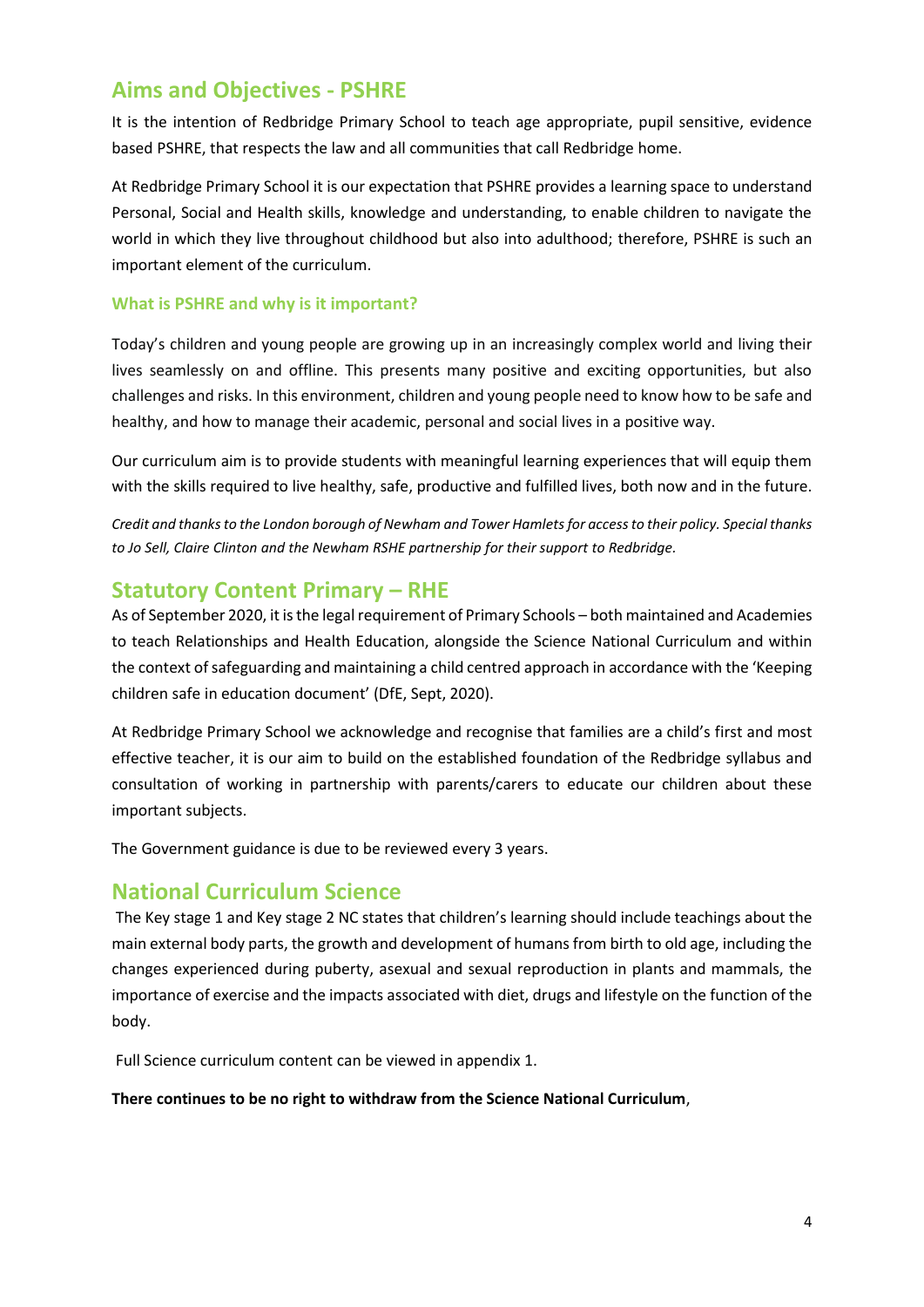#### <span id="page-4-0"></span>**Teaching beyond the Science National Curriculum**

The Government and local advisors strongly recommend and Redbridge Primary School have decided, after consultation with parents/carers, to teach Sex Education beyond that taught within the Science curriculum. The school will be teaching about 'how a baby is conceived and is born' in Year 5 following on from the National Science Curriculum, which teaches about sexual reproduction in both plants and mammals in Year 5. Sex Education at Redbridge Primary School will be taught by the class teachers who have trained in an age appropriate and sensitive way and we believe will help to ready children for their move to Secondary School.

#### **Health Education**

The aim of Health Education is to provide information to children that will empower them to make their own choices about their physical and mental wellbeing and health. Children will recognise what is usual and what is not, in themselves and others and be equipped to seek support at the earliest opportunity from appropriates sources.

Puberty, including menstruation, will be covered in Health Education and should, as far as possible, be addressed before children begin puberty. At Redbridge Primary School we have followed the recommendation of the Redbridge syllabus to teach about the menstrual cycle within Year 4, as an optional additional parent and child invited session. Puberty, including menstruation will be taught to all children in the Summer term of Year 5 as part of the Growing and Changing Unit.

See appendix 2 & 3 for full list of content.

<span id="page-4-1"></span>**There is no right to withdraw from Health Education.** 

#### **Relationships Education**

The aim of Relationships Education is to provide information to children that will empower them to understand themselves and the world in which they live. The focus in Primary schools should be on teaching the fundamental building blocks and characteristics of positive relationships, with family members, other children and adults along with encouraging the development their own positive personal attributes such as a belief that they can achieve and persevere towards tasks and long-term rewards, honesty, integrity, courage, humility, kindness, generosity, trustworthiness and a sense of justice, as outlined in the guidance. It also aims to teach how to seek support and guidance from appropriate sources. Lessons will be evidence based, age appropriate, based on the law and sensitive to the needs of all children.

See appendix 2 & 3 for full list of content.

**There is no right to withdraw from Relationships Education**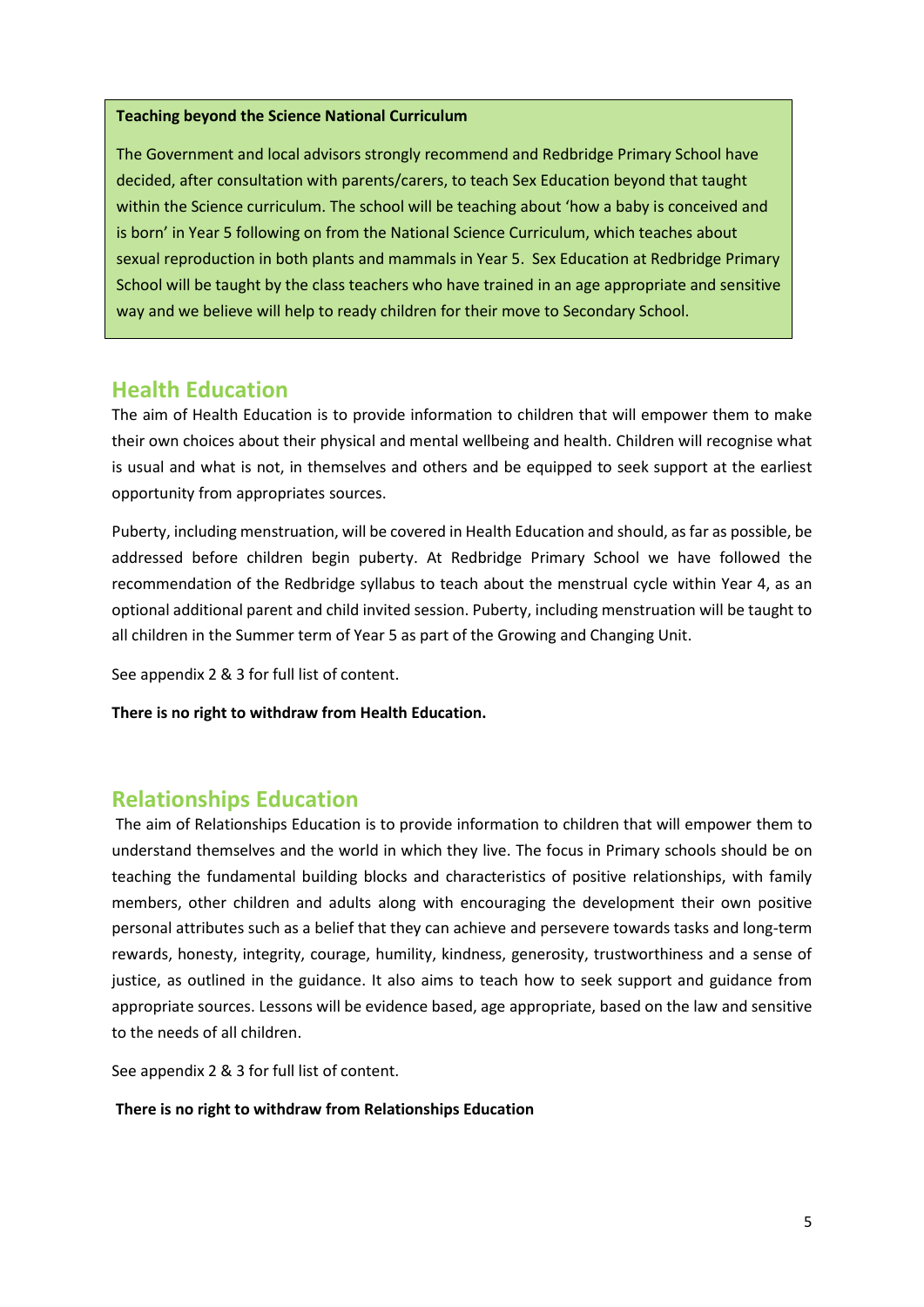#### <span id="page-5-0"></span>**Safeguarding**

Safeguarding is an important aspect of all the lessons taught as part of PSHRE in our school. Our safeguarding policy will be applied to and supported by all aspects of PSHRE and any disclosures or issues arising as part of PSHRE, will be dealt with in line with our safeguarding policy. The aim of including safeguarding within the syllabus enables consistent, age appropriate fact-based vocabulary to report any concerns of abuse including, physical, emotional, sexual and neglect.

### <span id="page-5-1"></span>**Non - Statutory Sex and Relationship Education**

#### <span id="page-5-2"></span>**Parent/Carer right to withdraw their children from non – statutory Sex Education**

Parents/Carers of children in Year 5 will be invited to attend an information meeting at the school where we will provide an opportunity to share the resources and plans for the Sex Education lessons. The meeting will be held the term before we intend to teach these lessons. We strongly encourage all parents/carers to attend this session, and then after this point, if there are outstanding concerns or questions, a request can be made to meet with a member of the leadership to explore this further.

<span id="page-5-3"></span>Parents/Carers continue to have the right to withdraw their children from non-statutory Sex Education e.g. "How a baby is born and conceived"; following a meeting/conversation with a member of the leadership team to share their concerns. This conversation/meeting will be documented by the school.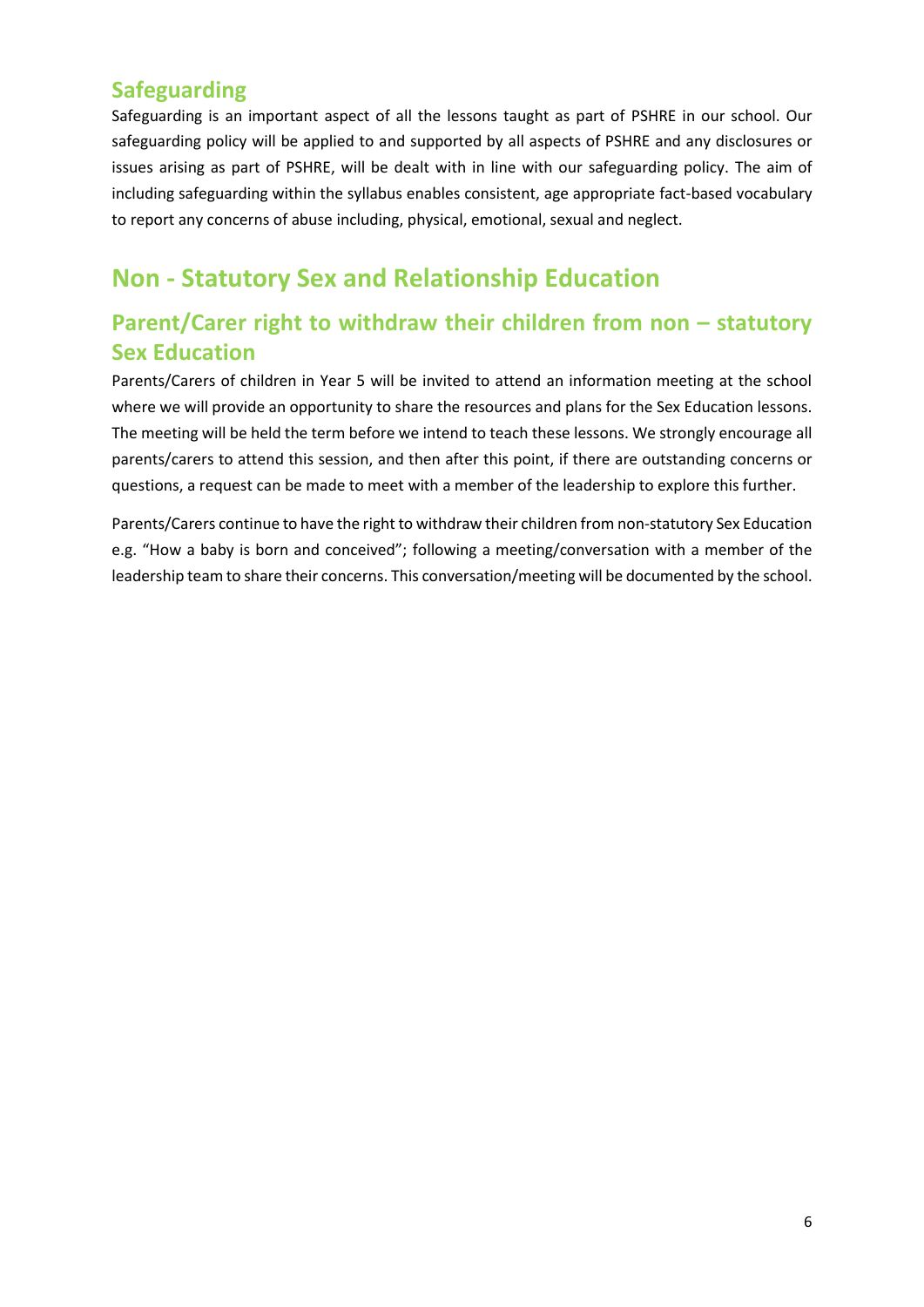#### **Definitions**

#### <span id="page-6-0"></span>**Relationship Education – Primary**

Through PSHRE lessons children will explore 'People who care for me', 'Caring friendships', 'Respectful relationships', 'Online relationships' and 'Being safe'. Part of this block includes teaching about what makes a good family and different family structures. These can include single parent families, families headed by grandparents, adoptive parents, same-sex families, and foster parents/carers amongst other structures. There are many different types of families and British law states that people have a right to live in families of their own choosing. The most important thing is that we always make sure to respect the way that people choose to live their lives. Relationship Education will also include core safeguarding elements including children being able to report concerns or abuse using the vocabulary to do so, which incorporates the use of consistent scientific names for main external body parts. At Redbridge Primary School we will encourage children to use the term 'private parts' in EYFS, Key Stage 1 and lower Key Stage 2 with the anatomical language of Penis, Vulva and Buttock to be introduced in Year 5, Summer 2 as part of the 'Growing and Changing' topic. Key Stage 2.

#### <span id="page-6-1"></span>**Sex Education – Primary**

Sex Education in Primary is the teaching of sexual reproduction – how a baby is conceived and born. Which goes beyond the National Curriculum teaching of reproduction in mammals and plants. **This is non-statutory and parents have the right to withdraw from this.** This will be taught in the Summer Term of Year 5 at Redbridge Primary School.

#### <span id="page-6-2"></span>**Health Education – Primary**

Health education is the teaching of Mental Wellbeing, Internet safety and harms, Physical health and fitness, Healthy eating, Drugs, alcohol and tobacco, Health and prevention, Basic first aid and Changing adolescent body including menstruation.

#### <span id="page-6-3"></span>**Equality**

The school will comply with the relevant requirements of the Equality Act 2010 and the Public Sector Equalities Duty (2014): schools must not unlawfully discriminate against pupils or allow children to be bullied because of their age, sex, race, disability, religion or belief, gender reassignment, pregnancy or maternity, marriage or civil partnership, or sexual orientation (Protected Characteristics).

The delivery of the content of PSHRE will be made accessible to all pupils, including those with SEND.

At Redbridge Primary School we celebrate difference and diversity. The bullying or discrimination of anyone for any reason is not acceptable. It is expected that our Relationships Education curriculum will lead to a stronger sense of community, mutual respect and give pupils a sense of responsibility. This will help, to keep Redbridge Primary School a safe, inclusive and caring place for all, upholding the core values and ethos of the school.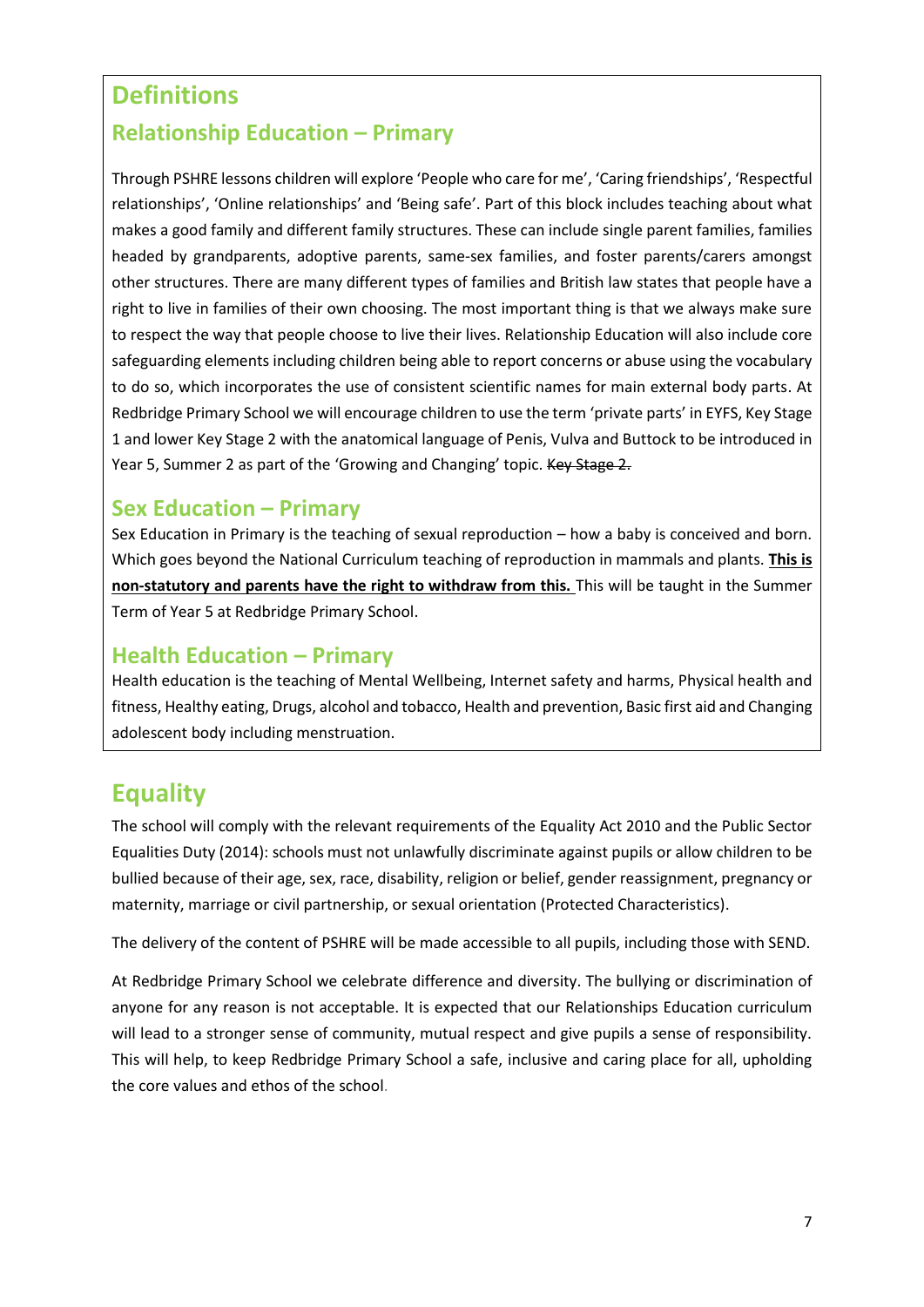#### <span id="page-7-0"></span>**Faith sensitivity**

Some religious people/faiths will see some family structures as a preferred way of living. British Law says that people have a right to live with whoever they choose. The most important thing is that we always make sure to respect the way that people choose to live their lives. Teachers can acknowledge in PSHRE lessons that some children/young people may have beliefs about the content to be taught, whilst noting that the purpose of the lesson is to give information. Children and young people will also be reminded of the ground rules and their right to pass on discussing anything that they do not want to. For some children and young people, it might be forbidden to discuss sexual reproduction and the human body, which may be seen as a private matter.

#### <span id="page-7-1"></span>**Organisation of Teaching, Assessment & Review**

It is our intention that PSHRE sessions will meet our high standard of teaching and learning. Therefore, planning will be accessible to the PSHRE lead to review, discuss and develop CPD opportunities where appropriate.

PSHRE lessons will be included in whole school learning walks as part of our termly self-evaluation monitoring cycle.

Teachers will be responsible for assessing the children's learning and progress in PSHRE. At Redbridge Primary School teachers will identify prior learning and evidence learning through a variety of approaches. Although some sessions may be discussion based with little or no recording, children should complete a written piece of work approximately every two weeks.

Children's learning and progress may be assessed through book looks, lesson study, pupil voice, staff voice or moderation.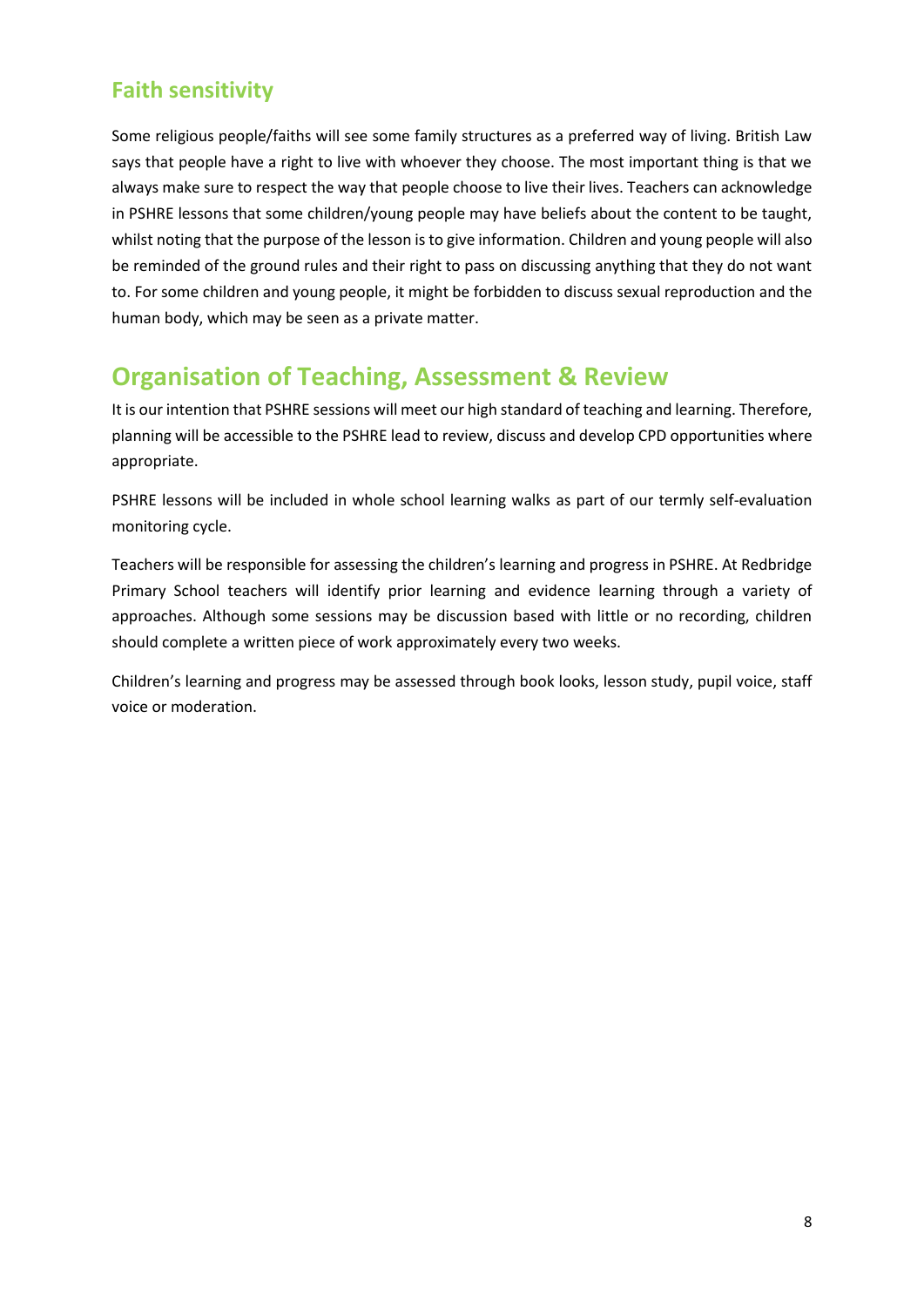Teaching approaches to PSHRE may take the following forms;



#### **When will PSHRE will be taught and by who?**

At Redbridge Primary School we have created a long term overview for Years 1-6 which will cover both PSHE objectives alongside the RSHE objectives, this will be titled PSHRE (Personal, Social, Health and Relationship Education)

All year groups will have a timetabled weekly PSHRE session. Lessons will last between 45-60 minutes dependant on age range and topic. The long term overview has been organised into 8 distinct PSHRE strands as follows;

#### Mental Health (Feelings, Friendships and Healthy Minds)

Physical Health and Wellbeing (Healthy Bodies and lifestyles)

Identity, Society and Equality (Families, Friendships, Rights and Responsibilities)

Medicines and More (Keeping safe, Making choices, Influences and Weighing up risks)

Keeping Safe and Managing Risk (Respectful relationships, Online safety and Being safe)

Careers, Financial capability and Economic Wellbeing (Saving, Spending and Money in the wider world)

Growing and Changing (Differences and Similarities, Transition)

Sex and Relationship Education\* non-statutory optional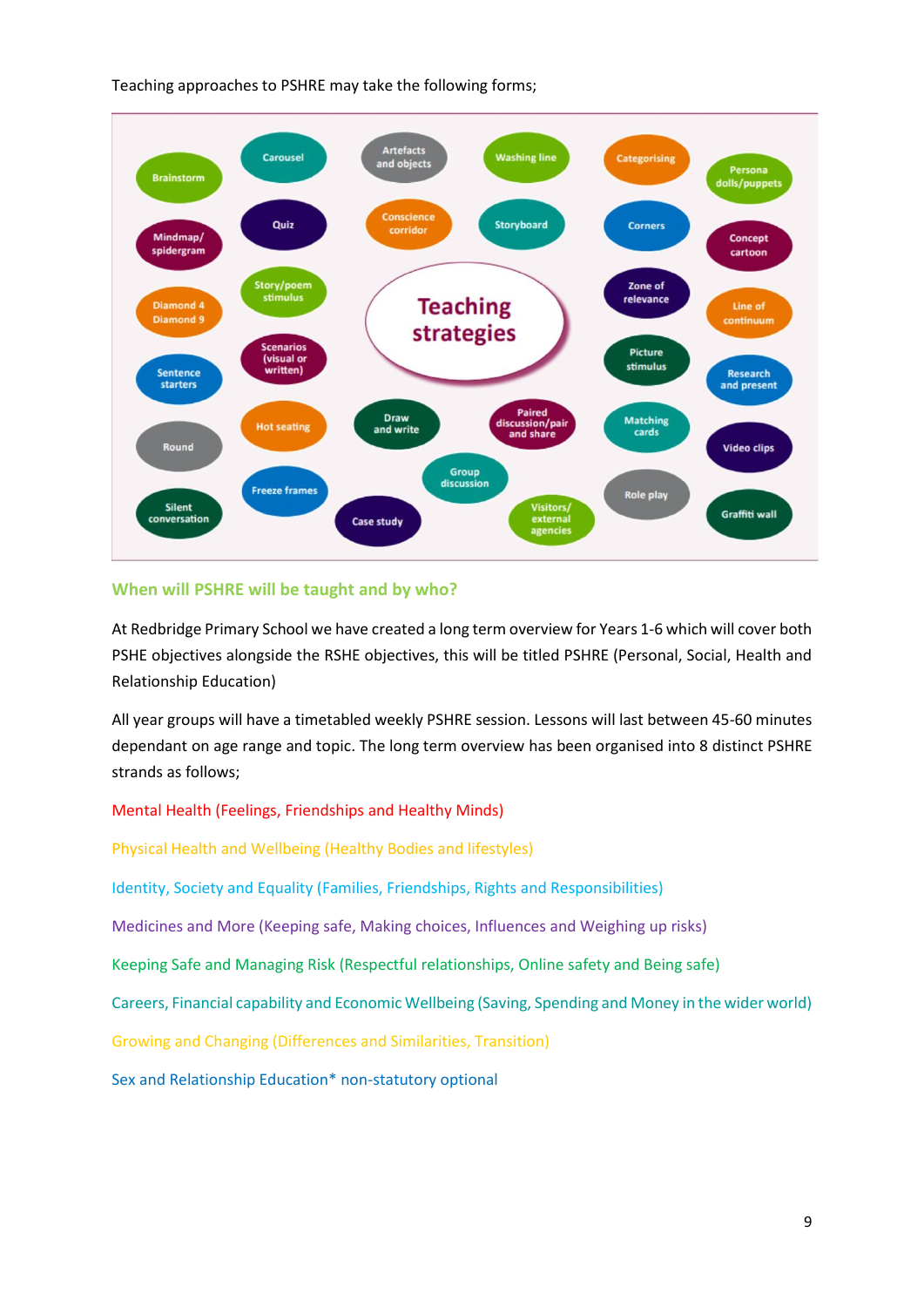|          | Year 1                                                                                               | Year 2                                                                                                      | Year 3                                                                                               | Year 4                                                                                               | Year 5                                                                                                                         | Year 6                                                                                                                  |
|----------|------------------------------------------------------------------------------------------------------|-------------------------------------------------------------------------------------------------------------|------------------------------------------------------------------------------------------------------|------------------------------------------------------------------------------------------------------|--------------------------------------------------------------------------------------------------------------------------------|-------------------------------------------------------------------------------------------------------------------------|
| Autumn 1 | <b>Mental Health</b><br>FeeBoas, Friendships<br>and Healthy Minds                                    | <b>Mental Health</b><br>Feelings, Friendships<br>and Healthy Minds                                          | <b>Mental Health</b><br>Feelings, Friendships<br>and Healthy Minds                                   | <b>Mental Health</b><br>Feelings, Friendships<br>and Healthy Minds                                   | <b>Mental Health</b><br>Feelings, Friendships<br>and Healthy Minds                                                             | <b>Mental Health</b><br>Feelings, Friendships<br>and Healthy Minds                                                      |
| Autumn 2 | <b>Physical Health &amp;</b><br><b>Wellbeing</b><br><b>Healthy Bodles and</b><br>Dfestyles           | <b>Physical Health &amp;</b><br><b>Wellbeing</b><br><b>Healthy Bodles and</b><br>Dfestyles                  | <b>Physical Health &amp;</b><br><b>Wellbeing</b><br><b>Healthy Bodles and</b><br>Dfestyles           | <b>Physical Health &amp;</b><br><b>Wellbeing</b><br><b>Healthy Bodles and</b><br>Dfestyles           | Keeping safe &<br>managing risk<br>Respectful<br>relationships, anline<br>safety and being safe                                | <b>Physical Health &amp;</b><br><b>Wellbeing</b><br><b>Healthy Bodles and</b><br>Dfestyles                              |
| Spring 1 | <b>Identity, Society</b><br>and Equality<br>Families, friendships,<br>Rights and<br>Responsibilities | <b>Identity, Society</b><br>and Equality<br>Families, friendships,<br><b>Rights</b> and<br>Responsibilities | Identity, Society<br>and Equality<br>Families, friendships,<br><b>Rights</b> and<br>Responsibilities | Identity, Society<br>and Equality<br>Families, friendships,<br><b>Rights</b> and<br>Responsibilities | <b>Identity, Society</b><br>and Equality<br>Families, friendships,<br><b>Rights</b> and<br>Responsibilities                    | <b>Identity, Society</b><br>and Equality<br>Families, friendships,<br>Rights and<br>Responsibilities                    |
| Spring 2 | <b>Medicines &amp; More</b><br>Keeping safe, making<br>choices, influences and<br>weighing up risks  | <b>Medicines &amp; More</b><br>Keeping safe, making<br>choices, influences and<br>welghing up risks         | <b>Medicines &amp; More</b><br>Keeping safe, making<br>choices, influences and<br>welghing up risks  | <b>Medicines &amp; More</b><br>Keeping safe, making<br>choices, influences and<br>welghing up risks  | <b>Medicines &amp; More</b><br>Keeping Safe, making<br>choices, influences and<br>welghing up risks                            | <b>Careers</b> , Financial<br>capability &<br>economic wellbeing<br>Savina, Spending and<br>money in the wider<br>world |
| Summer 1 | Keeping safe &<br>managing risk<br>Respectful<br>relationships, anline<br>safety and being safe      | Keeping safe &<br>managing risk<br>Respectful<br>relationships, anline                                      | Keeping safe &<br>managing risk<br>Respectful<br>relationships, anline<br>safety and being safe      | Keeping safe &<br>managing risk<br>Respectful<br>relationships, anline                               | <b>Physical Health &amp;</b><br>Wellbeing<br><b>Healthy Bodles and</b><br>Dfestyles                                            | Keeping safe &<br>managing risk<br>Respectful<br>relationships, anline<br>safety and being safe                         |
| Summer 2 | <b>Careers, Financial</b><br>capability &<br>economic wellbeing<br>Saving, Spending and              | safety and being safe                                                                                       | <b>Careers</b> , Financial<br>capability &<br>economic wellbeing<br>Saving, Spending and             | safety and being safe                                                                                | <b>Growing &amp; Changing</b><br>Differences and<br>Similarities, Puberty                                                      | <b>Medicines &amp; More</b><br>Keeping safe, making<br>choices, influences and<br>welahina up risks                     |
|          | money in the wider<br>world                                                                          | <b>Growing &amp; Changing</b><br>Life Cycles<br>Transition to KS2                                           | money in the wider<br>world                                                                          |                                                                                                      | <b>Sex &amp; Relationship</b><br>Education<br>Changing edalence of body &<br>How a baby is made* ("non-<br>statutory aptiaxed) | Transition to<br>Secondary/KS3                                                                                          |

Although each class will have a weekly PSHRE lesson, year group teams may decide to teach individual objectives in a cross-curricular way if this fits with other areas of the curriculum Eg. English Reading Texts may cover some of the themes, Computing lessons may be used to cover Internet Safety, Maths lessons may cover aspects around money and economic wellbeing etc. During lessons children will be able to ask questions and responses given should be evidence based, age appropriate, based on the law and sensitive to the needs of children.

#### **What training will staff be given?**

All staff will be given training on the statutory changes as well as the way in which PSHRE will be delivered at Redbridge Primary School. Training will be provided at all levels and will include staff in all roles across the school. Training will be regularly updated taking into account outcomes from learning walks, book looks and child and staff voice as well as any statutory changes or updates.

#### **Resources**

Our PSHRE lead will work with year groups teams to choose educational resources and materials that are age appropriate and enhance the teaching of PSHRE exercising their professional judgement and that are in line with our legal duty in relation to impartiality.

These educational resources could include PSHE Association, 'You, Me and PSHE', 'Jed and Ted Explore' and Twinkl.

In the event of external agencies/tools/resources being used Redbridge Primary School will ensure the materials comply our PSHRE policy, the Teaching Standards, the Equality Act 2010, the Human Rights